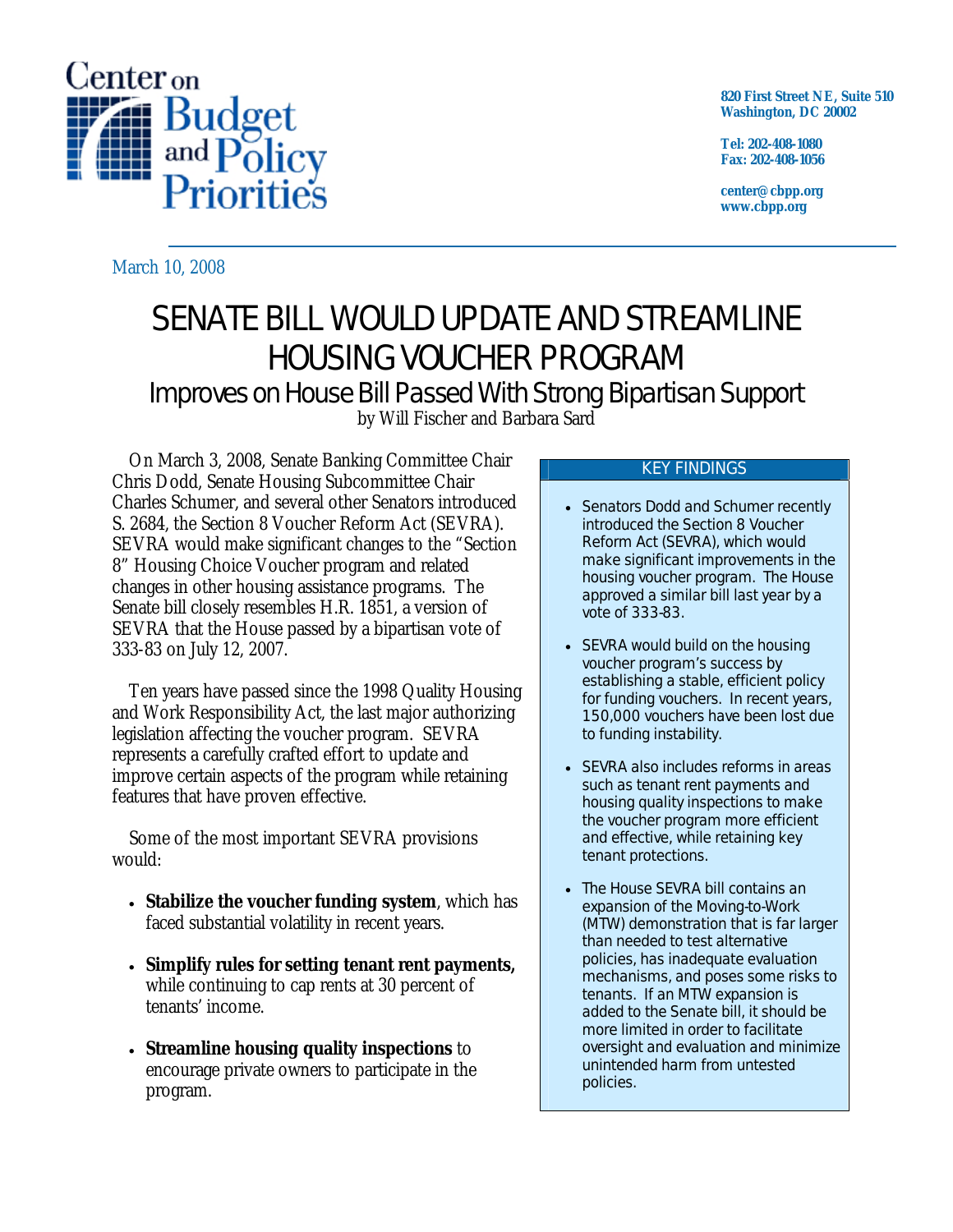# Housing Vouchers One of the Most Effective Federal Programs, According to Administration

 The Housing Choice Voucher program, the centerpiece of the nation's low-income housing policy, assists about 2 million families. Families generally use vouchers to rent modest housing of their choice in the private market.

 Studies have shown that vouchers reduce homelessness, overcrowding, and frequent moves from apartment to apartment. Vouchers have also been found to help families move to lower-poverty neighborhoods with better schools, more jobs, and less crime.

 As the Administration's fiscal year 2009 budget documents note, an Office of Management and Budget assessment found the program to be "one of the Department's and the Federal Government's most effective programs" and stated that that it "is widely recognized as a cost-effective means for delivering decent, safe, and sanitary housing to low-income families."

- **Protect tenants of owners who face financial difficulties** by giving housing agencies new tools to ensure that buildings are kept in livable condition.
- **Help develop and preserve affordable housing** by facilitating use of "project-based" vouchers.
- **Expand housing choice** by linking the maximum value of a voucher more closely to local market rents and by making it easier for a family to use its voucher to move beyond the local housing agency's jurisdiction.
- **Promote homeownership** by allowing vouchers to be used for downpayments or to help cover the cost of purchasing a manufactured (mobile) home.
- **Support work** through a new earnings disregard and by stabilizing funding for employment counseling and financial incentives provided through the Family Self-Sufficiency program.

In each of these areas, the Senate SEVRA bill is similar to the House bill. Because nearly all of the changes that the Senate bill's sponsors made to the House bill represent improvements, the Senate bill would strengthen housing assistance programs to a still-greater degree than the House bill.

One major difference between the two bills is that the Senate bill omits a House provision to expand HUD's Moving-to-Work (MTW) demonstration to include up to 80 state and local housing agencies, from up to 29 agencies today. MTW (which the House bill would rename the Housing Innovation Program, or HIP) seeks to promote innovative housing policies by allowing agencies to operate their voucher and public housing programs without regard to many federal statutes and regulations. A number of the policies that MTW allows agencies to test, however, could have adverse effects on vulnerable families, such as alternative rent schemes that require sharply higher payments from some tenants and time limits that cut off subsidies even for working-poor families who cannot remain in their homes without assistance.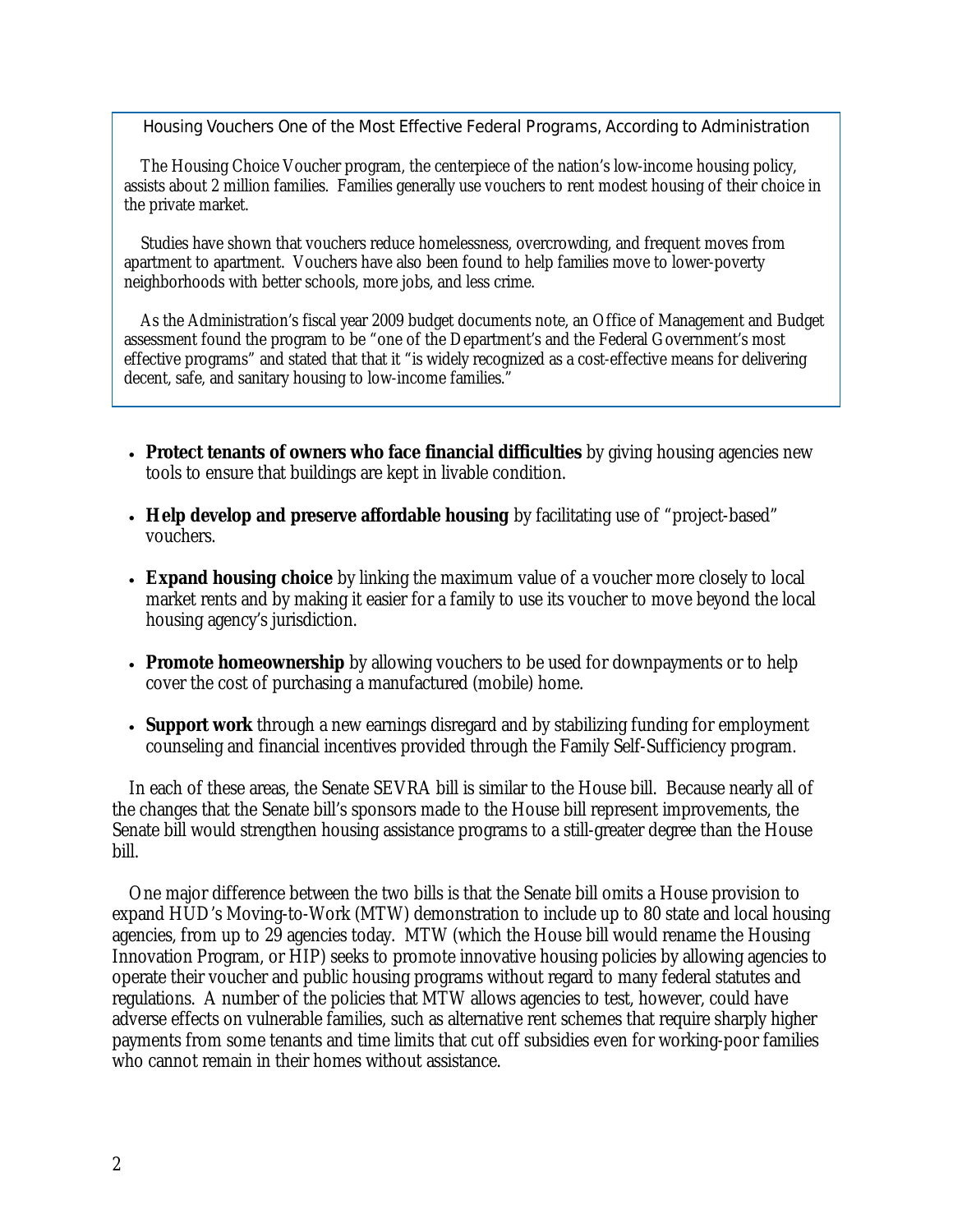The House HIP provision, which could affect as many as one third of all voucher holders and public housing residents in the nation, would place far more tenants at risk of harmful consequences than is necessary to test innovative policies. Moreover, the evaluation requirements of the House provision are not sufficiently rigorous to ensure that the program will fulfill its purpose as a testing ground for future housing policies.<sup>1</sup> A HIP provision will likely be added to the Senate bill later in the legislative process; to build upon, rather than undermine, the improvements made by SEVRA's other components, it will be important that such a provision limit HIP to a size that is appropriate for a demonstration.<sup>2</sup>

# Establishing a Stable, Efficient Voucher Funding Policy

 $\overline{a}$ 

SEVRA's most important provisions would establish a comprehensive policy for distributing funds to the approximately 2,400 state and local agencies that administer the voucher program. From 2004 to 2006, voucher funds were allocated using a series of inefficient formulas that gave some agencies less funding than they needed to cover the costs of their vouchers — forcing them to cut back on assistance to needy families — while providing other agencies with more funds than they could use. This flawed system reduced the number of low-income families using vouchers by approximately 150,000.

In appropriations legislation for fiscal years 2007 and 2008, Congress required HUD to match voucher funding more closely to each agency's actual needs, by basing funding on the cost of each agency's vouchers in the preceding year. This change has enabled agencies to begin restoring the vouchers that were lost from 2004 to 2006. SEVRA would build on this progress through a series of mechanisms that encourage agencies to put as many of their vouchers to use as possible:

• **Extending the new, efficient funding formula into future years.** SEVRA would establish, as part of the authorizing statute governing the voucher program, an ongoing policy that agencies' renewal funding each year will be based on the cost of their vouchers used in the prior year. This will provide agencies — as well as families with vouchers and private owners — with more confidence that renewal funding needs will be met in future years, even if agencies succeed in significantly increasing the share of their authorized vouchers that are in use. (By contrast, the practice during 2004-2006 of changing the funding formula with each annual appropriations act caused many agencies to leave vouchers unused out of concern that funding would not be available to cover the cost of their vouchers in the following year.)

Recent Administration actions provide further proof of the need for a stable funding policy. Even though Congress has already enacted "recent-cost" formulas for 2007 and 2008 — and is unlikely to back away from that approach in 2009 — the Administration has proposed that voucher funding in 2009 be based primarily on voucher costs back in 2007 (rather than on costs in 2008, as would be the case under a recent-cost approach). Accordingly, HUD staff have

<sup>&</sup>lt;sup>1</sup> Jeffrey Lubell and Jon Baron, "The Importance of Integrating Rigorous Research Objectives into any Reauthorization of the 'Moving to Work' Demonstration," Center for Housing Policy and Coalition for Evidence-based Policy, March 2007, http://www.nhc.org/pdf/pub\_chp\_mtw\_0307.pdf.

<sup>2</sup> For additional discussion of the House HIP provision, see Barbara Sard and Will Fischer, "Bipartisan Legislation Would Build on Voucher Program's Success," Center on Budget and Policy Priorities, revised July 26, 2007, http://www.cbpp.org/5-4-07hous.htm.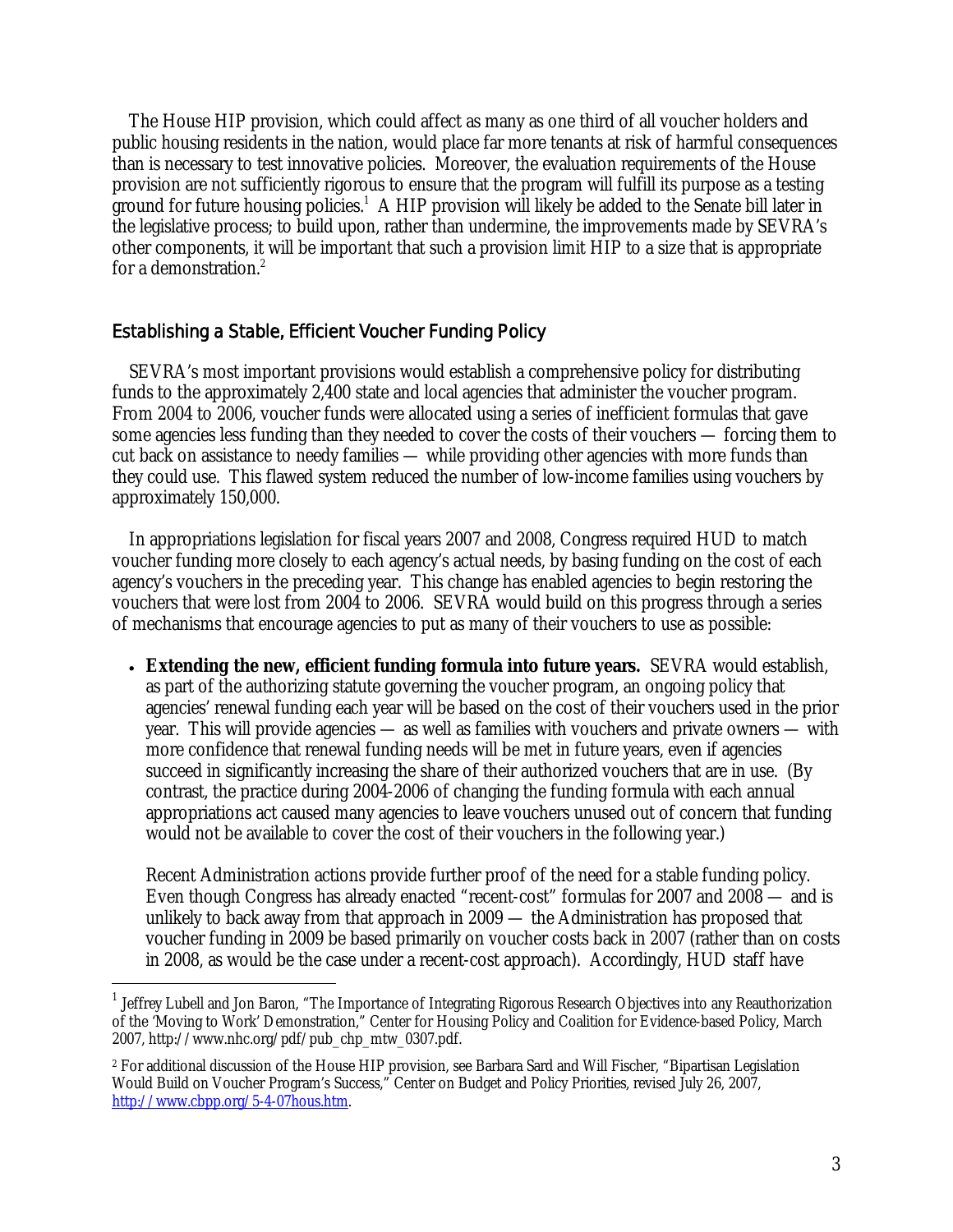informed some housing agencies that if they increase the share of their authorized vouchers that are in use in 2008, they should *not* expect to receive funding to cover the costs of those added vouchers in 2009. Because Congress has not yet enacted a clear statement (like that contained in SEVRA) of what the future funding policy will be, HUD's statement is likely to cause some agencies to leave vouchers unused rather than distribute them to eligible families.

- **A balanced policy toward unspent funds.** From 2005 through 2007, housing agencies were permitted to accumulate unlimited amounts of unspent voucher funds. This policy — together with factors such as the volatility in voucher funding during those years — encouraged agencies to amass large balances of unspent funds as insurance against future funding shortfalls. SEVRA would allow agencies to keep a modest amount of unspent voucher funds as a reserve, but would encourage them to put their unspent funds to use by making clear that agencies would lose any unspent funds that exceed the permitted reserve amounts.<sup>3</sup>
- **Bonus funds for agencies with high utilization rates.** SEVRA would use the reallocation of excess unspent funds to reward the agencies that have been most effective in putting their voucher funds to use assisting families. Under both the House and Senate bills, utilization of voucher funds would be one of the main criteria used to distribute reallocated funds.<sup>4</sup>
- **Temporary advances for agencies that exhaust their voucher funds.** To encourage agencies to use all of their voucher funds, SEVRA would create an advance-funding mechanism that would work like overdraft protection. An agency that has insufficient funds in the last quarter of the calendar year to make all of the rent payments that are due to owners could borrow a small portion of its next year's funding, which then would be subtracted from the funding allocated to the agency a few months later. Without this advance option, many agencies would have no choice but to aim for substantially less than 100 percent voucher utilization, for fear that events beyond their control — such as an unexpectedly rapid growth in local rents or a drop in tenants' incomes — would cause a temporary uptick in their expenses and cause them to exceed their budgets. (Agencies could also use reserve funds to cover unexpected cost surges, but they would not have accumulated reserves if in previous years they had used all of their funds to assist needy families.)
- **More administrative funding for agencies that use more vouchers.** From 2004 to 2007, HUD distributed administrative fees without regard to how well an agency performed. Both SEVRA bills would require HUD to allocate these fees primarily based on the number of vouchers the agency put to use in the previous year, thereby encouraging agencies to maximize voucher utilization. (Congress restored this policy, which had been in place until 2004, in the

 $\overline{a}$ 3 The two SEVRA bills would employ different mechanisms to take away excess unspent funds, but the effects on agencies would essentially be identical. Under the House bill, HUD would recapture the funds from the agency. Under the Senate bill, the agency would retain its unspent funds, but the excess funds would be"offset" against — in other words, deducted from — the agency's funding for the following year. The fiscal year 2008 appropriations act includes an offset mechanism similar to the one included in the Senate bill.

<sup>&</sup>lt;sup>4</sup> Housing agencies that need funds to cover costs stemming from (1) absorbing "portability" vouchers held by families moving from the jurisdiction of another agency or (2) financial incentives under the Family Self-Sufficiency program would receive top priority for reallocated funds. The remaining reallocated funds would be distributed to other agencies based on their performance in utilizing their voucher funds and, under the Senate bill, on the "relative need of communities" for additional voucher funds.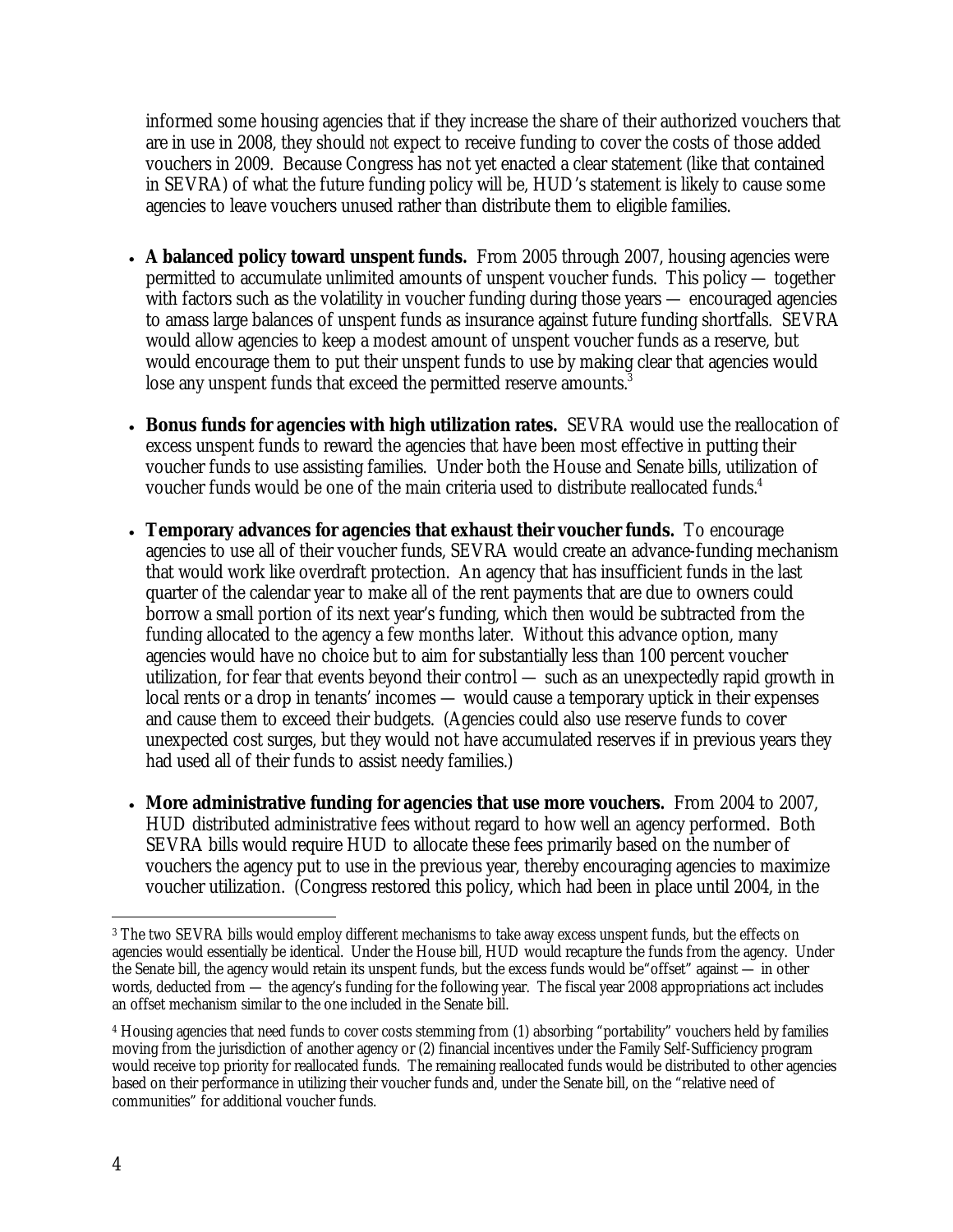2008 appropriations bill; SEVRA would make clear that Congress intends to maintain this policy in future years.) The Senate bill would go a step farther and allow HUD to add incentives for agencies to perform well in other areas of program administration.

These incentives to serve additional families would *not* weaken Congress's control over the cost of the program. Congress would still determine the amount of annual program funding, and if the funds appropriated in a given year were insufficient to fully fund the renewal formula, HUD would reduce each agency's funding by the same percentage so funds would still be allocated in accordance with agencies' relative needs. SEVRA would simply ensure that, *for any given level of funding,* more families would receive the important benefits that vouchers have been shown to provide.

In addition to encouraging the restoration of the approximately 150,000 vouchers that were lost in recent years, SEVRA would authorize the expansion of the voucher program by 20,000 "incremental" vouchers per year for five years. This would not directly raise federal costs either, however, since the incremental vouchers would be created only if Congress included the funds for such vouchers in future appropriations bills.

# Simplifying Rules for Determining Tenants' Rent Payments

Tenants in HUD's housing assistance programs generally must pay 30 percent of their income for rent, after certain deductions are applied. The House and Senate SEVRA bills would streamline several aspects of the process for determining tenants' incomes and deductions.<sup>5</sup> As a result, the bills would reduce the burdens that rent determinations place on housing agencies, property owners, and tenants. The changes would also reduce the likelihood of errors in rent determinations and strengthen incentives for tenants to work.

Most significantly, SEVRA would:

• **Reduce the frequency of required income reviews.** Currently, agencies must conduct annual income reviews for *all* tenants, including those who receive most or all of their income from Social Security or SSI and consequently are unlikely to experience much income variation from one year to the next. SEVRA would allow agencies to review the incomes of tenants with

<sup>-</sup>5 The House SEVRA bill contains a provision, added as an amendment on the House floor, that would move in the opposite direction by making the process for determining rent payments *more* complex. It would allow agencies to establish alternative formulas for setting rents so long as no family pays more than it would pay under the regular formula. The prohibition on raising rents above the level now permitted is important, since alternative rent systems could otherwise be used that would raise rents substantially on vulnerable families. However, alternative rent systems that only *reduce* rent levels would increase the total cost of housing subsidies, creating a need for additional federal funding. In addition, to ensure that no tenant's rent is increased, agencies that establish alternative formulas would need to calculate each tenant's rent payment twice — once under the alternative formula and once under the regular formula. This would create administrative burdens for agencies, confusion for tenants, and oversight difficulties for HUD. All parties would be better served by the approach taken in the other SEVRA rent provisions, which maintain a single national formula that sets rents based on 30 percent of household income, while simplifying aspects of the current system that create unnecessary burdens.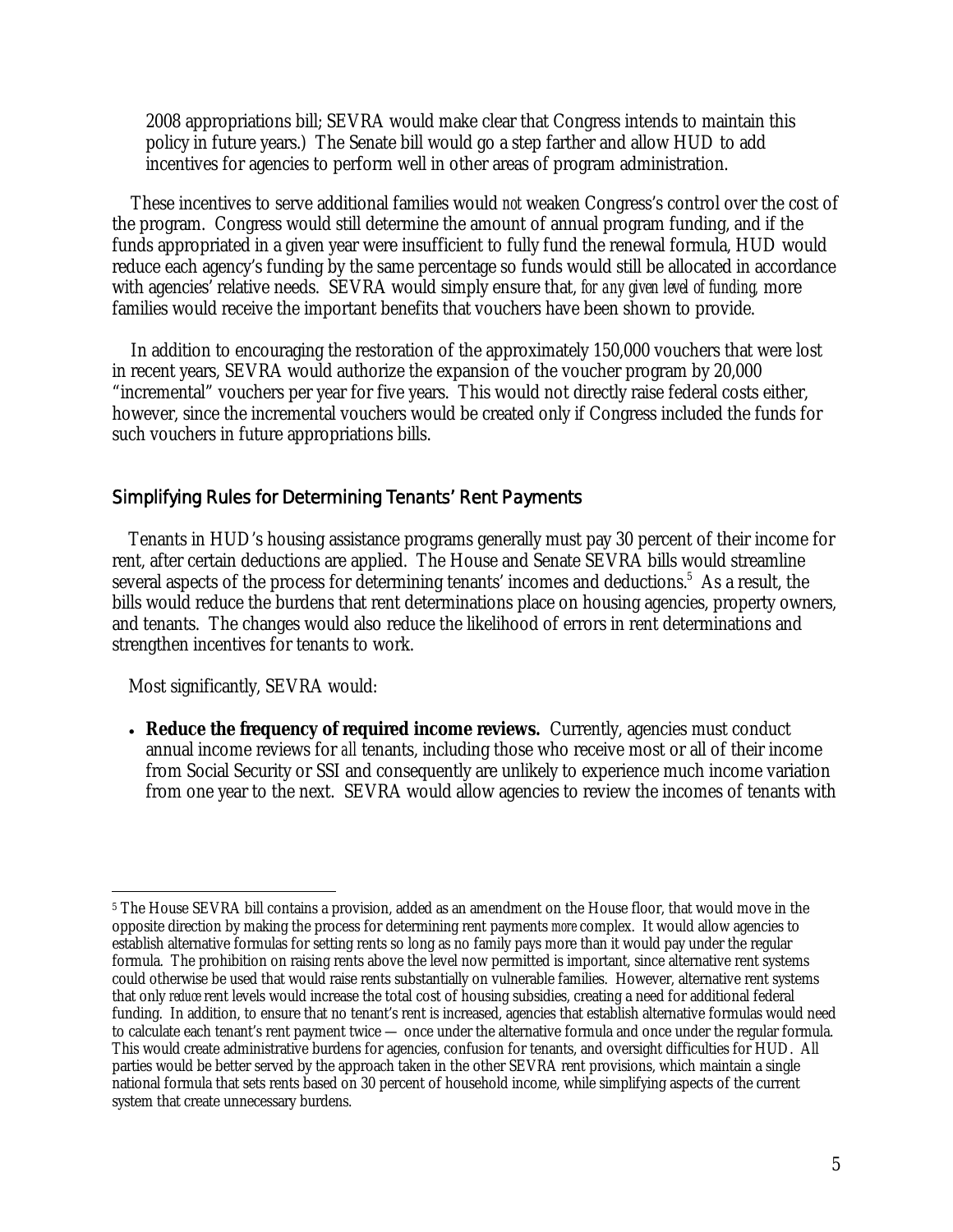fixed incomes (including private pensions and certain other periodic payments, along with Social Security and SSI) every three years.<sup>6</sup>

Currently, agencies also must make rent adjustments between annual reviews at the request of any tenant whose income drops. The Senate SEVRA bill would require such adjustments only in cases where a family's annual income drops by \$1,000 or more, thereby reducing the number of such "interim recertifications" that an agency must make while enabling tenants to obtain adjustments in cases where they would otherwise face serious hardship. Interim rent adjustments would be required for *increases* in annual unearned income exceeding \$1,000 as well. (The House bill uses a \$1,500 threshold for such required interim rent changes.)

• **Simplify deductions for the elderly and people with disabilities.** Currently, housing agencies and owners are required to deduct medical expenses and certain disability assistance expenses that exceed 3 percent of a household's income if the household head (or his or her spouse) is elderly or has a disability. Agencies frequently state that this deduction is difficult to administer, since they must collect and verify receipts for all medical expenses. It also imposes significant burdens on elderly people and people with disabilities, who must compile and submit receipts that may contain highly personal information. Largely for these reasons, a significant number of households eligible for the deduction do not receive it. By contrast, a second deduction targeted to the same groups — a \$400 annual standard deduction for each household headed by an elderly person or a person with a disability — is quite simple to administer.

SEVRA would increase the threshold for medical and disability assistance deductions from 3 percent of annual income to 10 percent. This would substantially reduce the number of people eligible for the deduction — and therefore the number of itemized deductions that would need to be verified — while still providing some relief for tenants with extremely high medical or disability assistance bills. At the same time, SEVRA would substantially increase the easy-toadminister standard deduction for the elderly and people with disabilities (to \$700 per household under the Senate bill and to \$725 per household under the House bill) and index it for inflation.

• **Replace complex work incentives with a simple, equitable earnings deduction.** The House bill would eliminate the deduction for child care expenses (which evidence suggests is implemented inconsistently) and a complex provision that deducts some or all of the earnings of certain voucher holders with disabilities and public housing residents who have recently begun working. In their place, it would create a simple provision, under which all working

 $\overline{a}$ 6 Many fixed-income benefits, such as Social Security and SSI, increase annually due to cost-of-living adjustments. To avoid a loss of revenue from this streamlined option, agencies would be required to assume that in the intervening two years these tenants' incomes rose by a rate of inflation specified by the HUD Secretary.

<sup>7</sup> Neither bill would require families actually to lose (or gain) the full threshold amount before they can receive a rent adjustment. Instead, adjustments would be required for any income change "estimated to result in" an annual change at or above the threshold. For example, under the \$1,000 threshold in the Senate bill, a family that experiences a loss of \$83 in monthly income (which corresponds to a rent reduction of \$25) that is expected to continue would be eligible for a rent adjustment immediately. Under the House bill's \$1,500 threshold, a monthly income loss of \$125 (corresponding to a rent reduction of \$38) would trigger a rent adjustment. In addition, both bills would allow housing agencies and owners to set lower thresholds for rent adjustments due to income reductions (and the Senate bill would allow lower thresholds for rent adjustments due to income increases under some circumstances).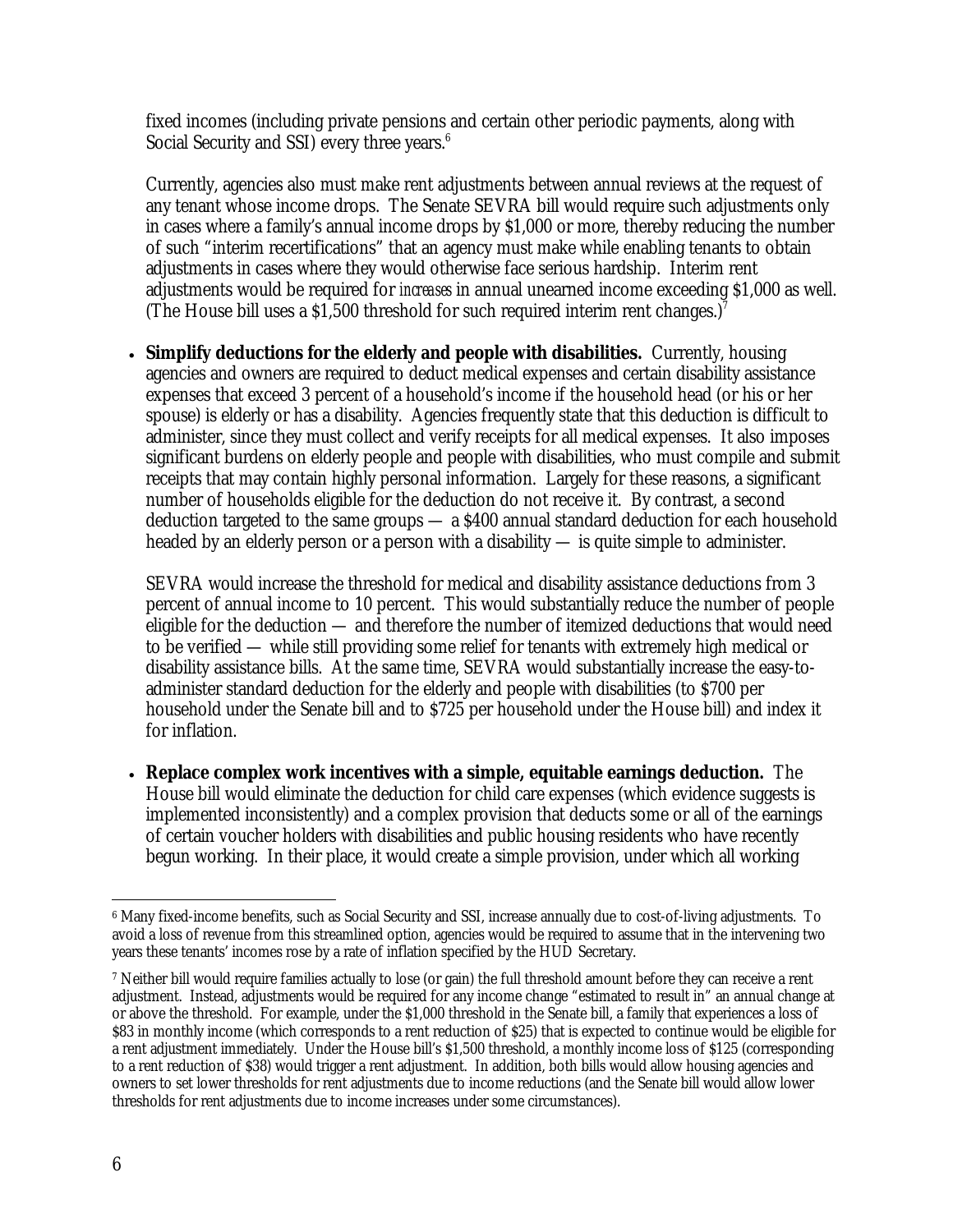families (not just the limited groups covered by the current deductions) would have 10 percent of their first \$10,000 in earnings deducted. The Senate bill would adopt a similar approach, except that it would retain a deduction for particularly high child care expenses (those exceeding 5 percent of the family's income) and would apply the 10 percent deduction only to a family's first \$9,000 in earnings.

**Base rents on a tenant's actual income in the previous year.** Currently, rents are based on a tenant's anticipated income in the period that the rent will cover, usually the coming 12 months. The Senate SEVRA bill would require agencies to base rents on a tenant's actual income in the previous year. This would give tenants an incentive to increase their earnings, since such an increase would not affect their rent for a year. It also would simplify administration, both by allowing agencies and owners to use tax forms and other year-end documentation to verify income and by reducing the need for mid-year rent adjustments for tenants whose earnings change during the year. (The House bill contains a somewhat more complex — and potentially more error-prone — provision that requires agencies to use prioryear *earnings* in calculating rents and allows agencies to decide whether to use prior-year or anticipated *unearned income*.)

# SEVRA's Impact on Rent Payments Would Generally Be Modest

A Congressional Budget Office (CBO) estimate released on September 5, 2007 indicates that the House bill's various rent determination provisions would reduce total tenant rent payments by \$205 million a year over five years. As a result, the bill can be expected on average to lower rents for households currently receiving housing assistance. The bill would *not* reduce the total rent revenues paid into the housing assistance programs, however. This is because another provision of the bill would target more vouchers and other assistance to households that have modestly higher incomes — and thus can afford higher rents.<sup>8</sup> Taken together, the changes in SEVRA would *increase* the total amount of tenant rent payments by \$10 million a year, according to CBO. (CBO has not released an estimate of the Senate bill, but its overall effects on tenant rent payments would likely be similar.)

Some individual tenants would face higher or lower monthly rents under SEVRA, but the impact would generally be modest. For example, when the change in the medical deduction is offset by the increase in the \$400 standard deduction, an elderly person or person with a disability with an annual income of \$8,000 who currently receives a large deduction for medical expenses would face a maximum monthly rent increase of \$6.50 under the Senate bill and \$5.88 under the House bill. The maximum rent reduction for a person who has few or no unreimbursed medical expenses (or has such expenses but does not currently receive the deduction to which he or she is entitled) would be \$7.50 a month under the Senate bill and \$8.13 under the House bill.

 $\overline{a}$ 

<sup>8</sup> Currently, 75 percent of vouchers and 40 percent of project-based Section 8 and public housing units must be allocated to households with incomes at or below 30 percent of the median income in the local area at the time they enter the program. SEVRA would adjust these criteria to require that those vouchers and units be allocated to households with incomes at or below 30 percent of local median income *or the poverty line,* whichever is higher. This change would address concerns, expressed by some housing agencies in areas with particularly low median incomes, that the current targeting criteria prevent them from assisting working-poor families. At the same time, it would maintain the emphasis on assistance for the poor.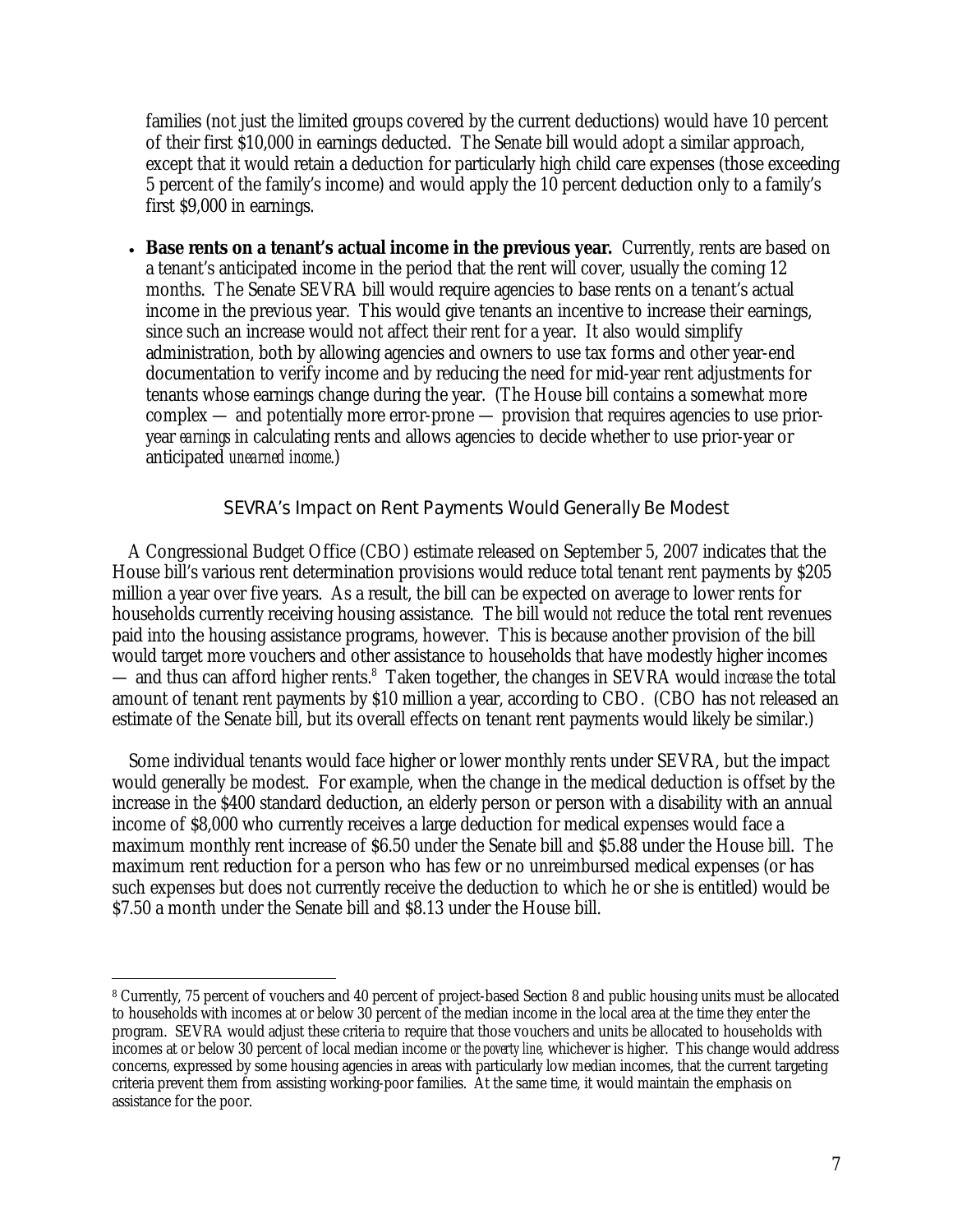The House bill's elimination of the child care deduction would lead to the largest rent increases for individual households under either bill. For some households, the new earnings disregard in the House bill would be worth less than the discontinued child care deduction. For example, a family with \$10,000 in earnings and no unearned income that receives a child care deduction of \$250 a month (approximately the average received by families that benefit from the deduction) would see a rent increase of \$50 a month under the House bill. A family that receives an above-average child care deduction would see higher rent increases.

Under the Senate bill, in contrast, such a household would actually see a modest rent cut regardless of how high its current child care deduction is. On the other hand, the Senate bill would not simplify rent calculations or reduce burdens on housing agencies, owners, and tenants to the same degree as the House bill, which would entirely eliminate the need for tenants to demonstrate child care expenses in order to prove deductions.

# Streamlining Housing Inspection Rules to Encourage Participation by Private Owners

The voucher program requires that vouchers be used only in houses or apartments that meet federal quality standards. The SEVRA bills would allow agencies to make modest changes in the inspection process used to ensure that units meet those standards. The changes would ease burdens on agencies and encourage landlords to make apartments available to voucher holders.

Most significantly, SEVRA would allow agencies to inspect apartments every two years instead of annually.

In addition, to eliminate inspection-related delays, the bills would allow agencies to (1) rely on recent inspections performed for other federal housing programs, and (2) make initial subsidy payments to owners even if the unit does not pass the initial inspection, as long as the failure resulted from non-life-threatening conditions. Defects would have to be corrected within 30 days of initial occupancy for the payments to continue. These provisions would encourage owners to participate in the voucher program by minimizing any financial loss due to inspection delays. They also would enable homeless families to have a place to live more quickly than under current rules.

#### Protecting Tenants of Owners in Financial Difficulty

Owners who rent to voucher holders sometimes fail to maintain the units in decent condition or to pay utility bills for which they are responsible. Such situations occur from time to time under any circumstances, but are reportedly more frequent during the current housing market downturn, as many owners struggle to make their mortgage payments while meeting other obligations.

Under current rules, if the owner does not make needed repairs or utility payments within a reasonable time, an agency has no choice but to terminate the subsidy payment, requiring the family to move. Such involuntary moves can disrupt children's schooling, force families to double up with others (or become homeless), and possibly lead to the loss of voucher assistance if families are not able to find a suitable new unit to rent.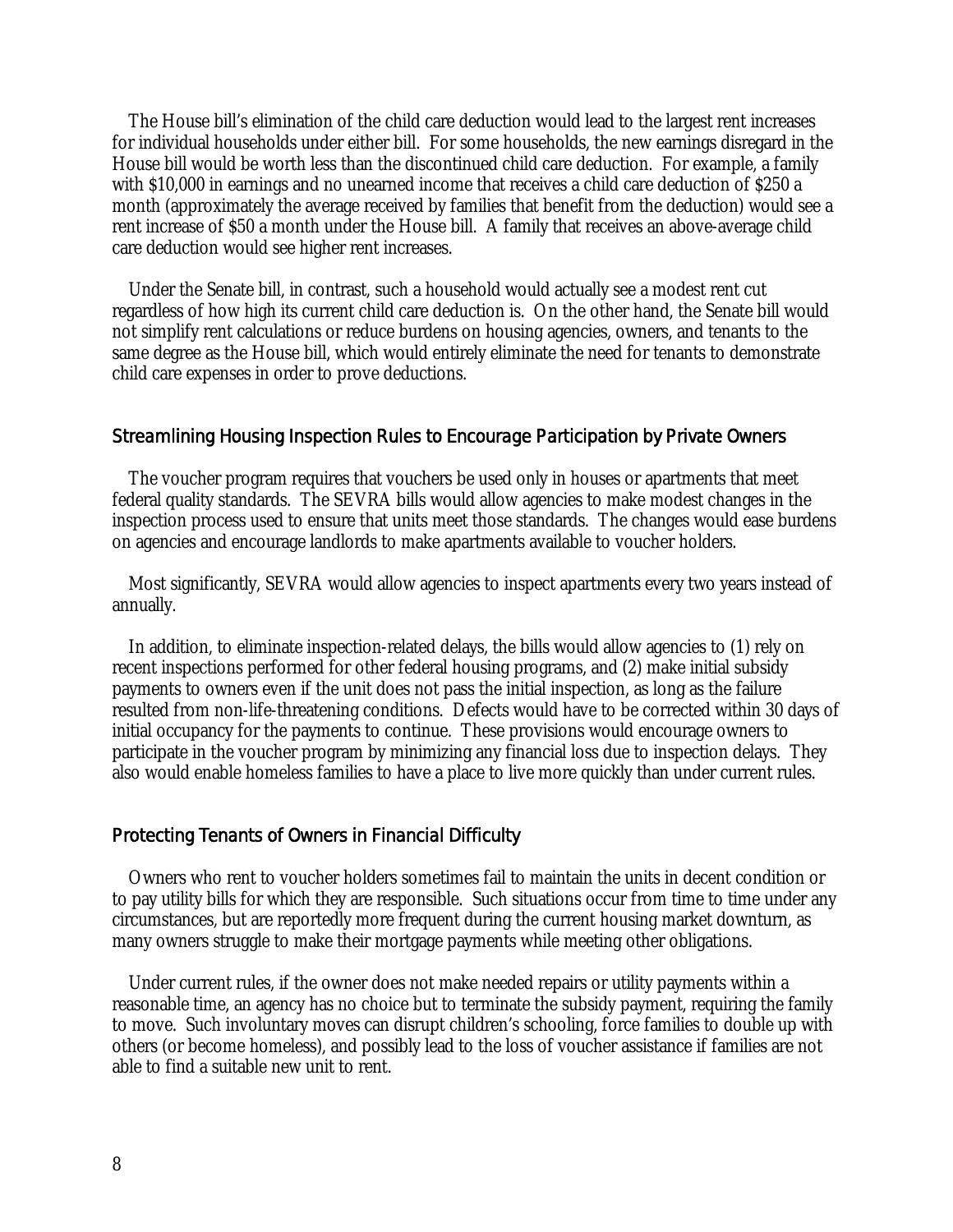The SEVRA bills would encourage owners to bring their properties up to standards by stopping subsidy payments for a few months — or until the repairs are made — while families remain in their homes. In addition, the bills strengthen agencies' options when an owner fails to make needed repairs. The Senate bill would allow agencies to use the subsidy payments to make or contract for repairs if the defects are life-threatening; the House bill would go further and allow agencies to use the subsidy payments to repair any significant defect, whether or not it is life-threatening.

In addition, the Senate SEVRA bill (but not the House bill) would give agencies new authority to intervene when owners fail to make utility payments. Under current law, tenants in such cases would be forced to endure utility interruptions and to leave their homes if the units became uninhabitable. Under the Senate bill, the agency would be permitted to divert subsidy funds that would normally be paid to an owner and use them for payments to utility companies that are needed to maintain service.

### Facilitating Use of Project-Based Vouchers

The SEVRA bills would make it easier for housing agencies to enter into agreements with owners for a share of an agency's vouchers to be used at particular housing developments. Through such "project-basing," agencies can partner with social service agencies to provide supportive housing to formerly homeless people or to support development of mixed-income housing in low-poverty neighborhoods with strong educational or employment opportunities but tight rental markets. The bills would, for example, eliminate certain unnecessary procedural requirements and reconcile conflicting rules that have made it difficult to use project-based vouchers in combination with the federal Low-Income Housing Tax Credit.

In addition, the Senate bill would provide housing agencies with greater flexibility to use projectbased vouchers to preserve housing previously subsidized through other federal programs. Currently, when an owner leaves another federal housing program or a subsidy is lost for another reason, families living in the building generally receive tenant-based vouchers; these vouchers enable tenants to stay in the building as long as they wish (and continue to need assistance), but once those tenants leave, the subsidies go with them. At the present time, project-based vouchers generally are not used in these circumstances. The Senate bill would change this, and by making it possible for agencies to use project-based vouchers in these cases, would enable the agencies (together with willing owners or a new entity that purchases the property) to ensure that all or a portion of the units in the building remain affordable. This new option would be especially useful for buildings that are particularly desirable to maintain as affordable housing, such as those located in neighborhoods that are becoming higher income or have strong employment opportunities.

It is important to note that residents of units with project-based voucher assistance have the right to move with voucher assistance after one year, using the next voucher that becomes available when another family leaves the program or the agency receives additional funding. (When this occurs, a voucher remains attached to the housing development, and the family moving out of the development receives a separate voucher.) This "resident choice" feature and other policies make the project-based voucher option, which SEVRA would effectively expand, significantly different from earlier programs that provided project-based assistance.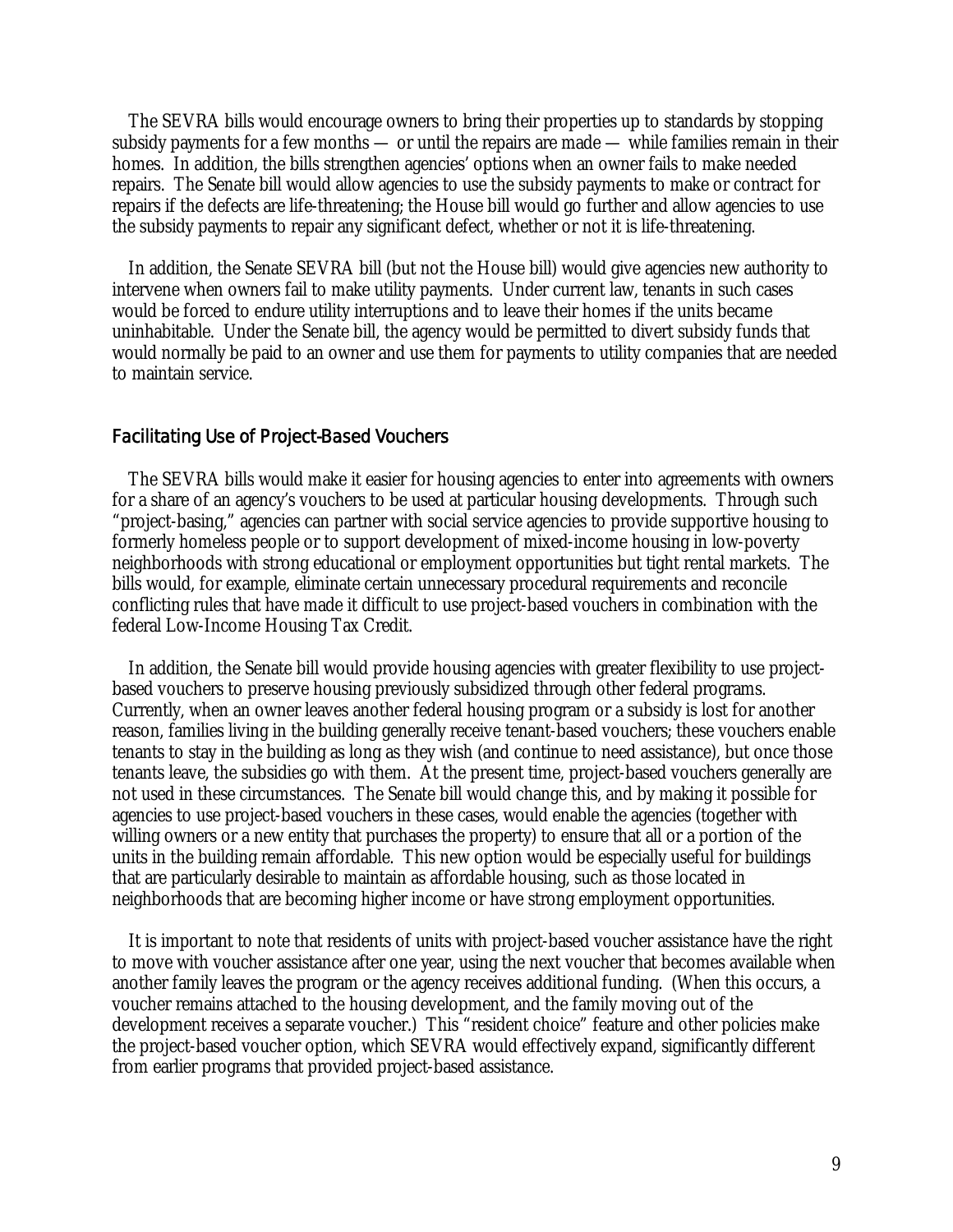# Expanding Housing Choice

One of the chief benefits of a voucher is that a family can use it to rent modest housing anywhere in the country where there is a voucher program. This mobility has important benefits for many groups of low-income people. For example, it can enable a family to move to a neighborhood with good schools and lower crime, a worker to relocate closer to a job or to take a new job in another community, an elderly person or person with a disability to move closer to family or a needed caregiver, or a domestic violence victim to flee an abuser.

 In practice, however, many families face barriers to using a voucher to rent a unit in the location of their choice. SEVRA contains a series of measures designed to address these barriers and expand the choices available to voucher holders.

• **Easing barriers to "portability."** Under current law, a family has the right to use a voucher to move from the jurisdiction of one housing agency to the jurisdiction of another. Many voucher holders who could benefit from this "portability" option do not, however, because current policies create disincentives for agencies to facilitate a family's relocation to another agency's jurisdiction.

A major reason is that the agency that first issues a voucher to a family must continue to cover the cost of the voucher after the family moves, unless the agency in the destination community voluntarily "absorbs" the voucher. This arrangement is administratively cumbersome and can carry added costs for the issuing agency if the community to which the family moves has higher rents than the community the family left. For their part, destination agencies are often reluctant to absorb portability vouchers because that would divert scarce resources away from families on the agency's own waiting list.

SEVRA would resolve this impasse by requiring destination agencies to absorb the vouchers while allocating additional funding (initially from funds left unused by other agencies) to those agencies to cover the resulting costs. This solution treats both agencies equitably and ensures that the portability process is not unnecessarily cumbersome.<sup>9</sup>

• **Supporting regional coordination of voucher programs.** Many vouchers are administered by local agencies with jurisdiction only over small segments of metropolitan regions. These agencies often have little capacity to help families find housing in another part of the region or provide other assistance with cross-jurisdictional moves. And they have no ability to support project-based voucher developments in other jurisdictions.

Two provisions included in the Senate SEVRA bill (but not in the House bill) would address these issues. First, the bill would give entities that provide voucher assistance on a regional basis preferential treatment in the allocation of the new incremental vouchers the bill would authorize. This preference would direct more resources toward existing regional voucher

 $\overline{a}$ <sup>9</sup> The Senate bill modifies the portability provisions in the House bill to clarify that the obligation to absorb portability vouchers is contingent on the availability of the additional funding, and to authorize HUD to direct agencies to revert to current billing procedures if sufficient funds are not available. In addition, the Senate bill provides important safeguards for agencies that would be most affected by the transition to the new policy.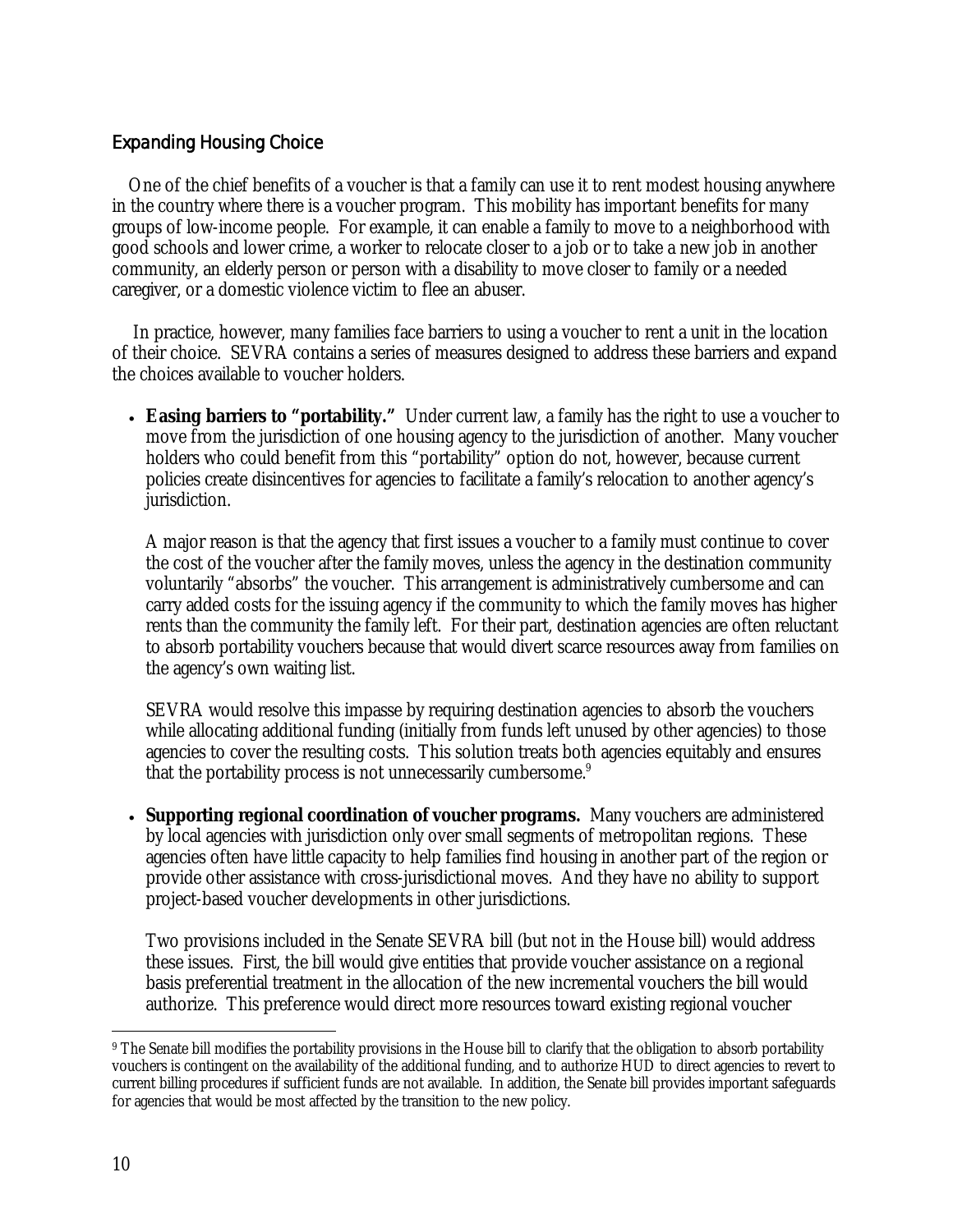programs and encourage agencies to consolidate or create other mechanisms to administer vouchers on a regional basis.<sup>10</sup>

Second, the Senate bill would allow agencies to transfer some vouchers to another agency that administers vouchers in the same or a neighboring metropolitan area or county, for use in project-based voucher developments. This would enable agencies to coordinate the development of affordable housing on a regional level.

• **Linking caps on voucher payments more closely to the local market.** Housing agencies generally must set the maximum amount of rent a voucher can cover (the "payment standard") within 10 percent of the "Fair Market Rent" (FMR) that HUD has established for the local area. FMRs are intended to reflect the cost of renting modest housing in local areas. However, HUD generally sets a single FMR for an entire metropolitan area — even for some very large metropolitan areas with millions of residents and major variations in rental costs across local submarkets. In many communities, therefore, FMRs (and thus payment standards) are far above or below the cost of a typical modest rental unit.

When payment standards in a portion of a metropolitan area are too low, many families can only use their vouchers in neighborhoods where rents are below average for the area. Such neighborhoods are more likely to have higher poverty rates and weak schools.

The SEVRA bills require HUD to set FMRs using smaller geographic areas with more uniform rental costs. This change — which would make use of newly available data from the Census Bureau's American Community Survey that allow rent estimates for small areas to be updated more frequently — would result in voucher payments more closely calibrated to local rental costs. That, in turn, would increase access to housing in lower-poverty neighborhoods with greater employment and educational opportunities. The bills also include other changes to encourage agencies to set payment standards at levels that balance the competing goals of containing per-voucher costs, ensuring affordable rents, and providing voucher holders with access to a range of neighborhoods. $11$ 

# Promoting Homeownership

Two SEVRA provisions would allow housing agencies to use vouchers to support homeownership in new ways. Most significantly, the bills would allow vouchers to be used to cover loan payments, insurance payments, and other periodic costs of buying a manufactured home

 $\overline{a}$ <sup>10</sup> The Senate bill also provides a preference for agencies that use vouchers to preserve existing affordable housing. Both preferences would apply to the selection of agencies to receive new voucher awards after HUD makes preliminary allocations of available funds among states based on formula need factors, such as the number of renters, poverty rates and rent burdens. (Under a longstanding statutory provision, HUD sets the need factors by regulation.) The House bill does not state a preference for how the incremental vouchers it authorizes would be allocated.

<sup>11</sup> In the voucher program, families pay 30 percent of their income plus any difference between the maximum voucher subsidy and their actual rent and utility costs. According to a CBO analysis of HUD data, nearly half of the families in the program pay more than 30 percent of income for housing costs (the federal affordability standard), and about a fifth pay more than 40 percent of income. House Report 110-216, Section 8 Voucher Reform Act of 2007, June 28, 2007, p. 51.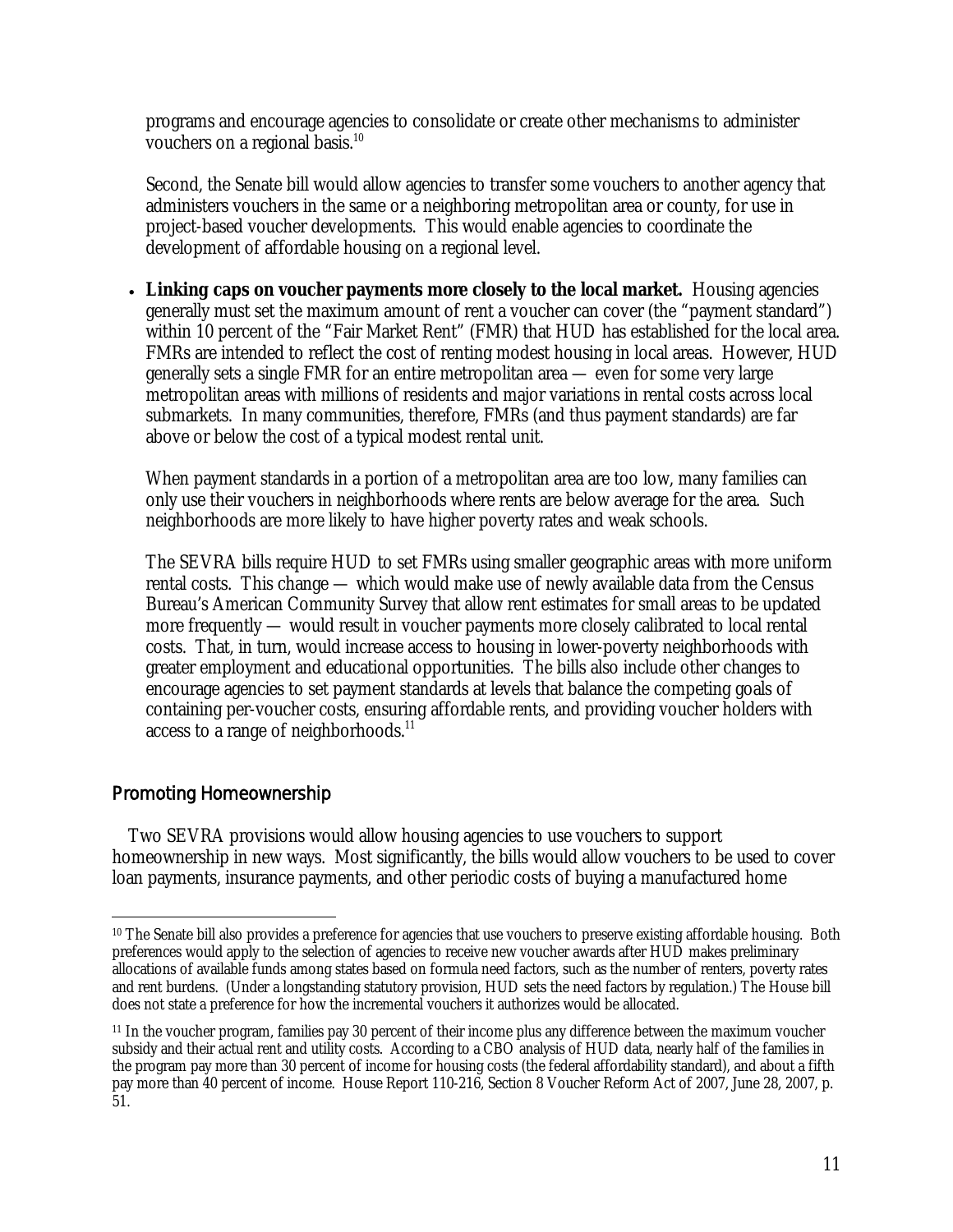(subject to the same limits on maximum subsidy levels that are applied to other vouchers), in addition to the cost of renting a space for a manufactured home.

Currently, vouchers can be used to cover the full range of periodic homeownership costs for the purchase of a traditional home or a manufactured home set on land owned by the family. But if a family rents the space for a manufactured home, which is common, the voucher subsidy is limited to the space rental costs and excludes the costs of purchasing the home. SEVRA would allow vouchers to be used effectively in this segment of the housing market that in some areas is the most readily available source of affordable housing — and that for many low-income families offers the most realistic avenue to homeownership.

In addition, the bills would allow a family (with approval from its housing agency) to use its voucher to pay as much as \$10,000 in a single lump sum toward a downpayment, rather than continuing to receive ongoing voucher assistance. Although the use of this option likely would be quite limited, it could enable some families to purchase homes in cases where the primary barrier to purchase is the lack of funds for a downpayment.<sup>12</sup>

# Strengthening the Family Self-Sufficiency Program

The Family Self-Sufficiency (FSS) program encourages work and savings among voucher holders and public housing residents through employment counseling and financial incentives. A key component of this program is funding for agency staff to counsel participants and coordinate employment services with social services agencies and other service providers.

Unfortunately, HUD has changed the criteria for allocating this funding repeatedly in recent years, with the result that many agencies have experienced abrupt funding cutoffs and enrollment in the FSS program has declined.<sup>13</sup> To reverse this decline and encourage agencies to provide FSS services and asset-building opportunities to more families, the SEVRA bills provide a stable, dedicated source of funding for FSS program staff.

# **Conclusion**

 The Senate SEVRA bill, like the House bill it closely resembles, would build on the voucher program's many strengths through a series of measured, targeted improvements. Moreover, because several of the bill's provisions extend beyond the voucher program, it would improve the public housing and project-based Section 8 programs as well.

-

<sup>&</sup>lt;sup>12</sup> In all but the most expensive areas of the country, \$10,000 would exceed the annual cost of a voucher subsidy. (In 2007, the average voucher subsidy was about \$6,700.) If a housing agency elected this option and chose to pay more than the annual subsidy for which the family would be eligible, it would need to reduce somewhat the number of families served in the current year or draw on reserve funds to obtain the funds needed for the higher downpayment subsidy.

<sup>&</sup>lt;sup>13</sup> See American Association of Service Coordinators *et al.,* "Recommendations for Strengthening HUD's Family Self-Sufficiency Program," April 26, 2006, http://www.fsspartnerships.org/includes/Joint%20FSS%20 Recommendations.pdf. It is likely that changes in the voucher renewal funding policy, which created a financial disincentive to enroll families in FSS, also contributed to the decline in FSS participation.